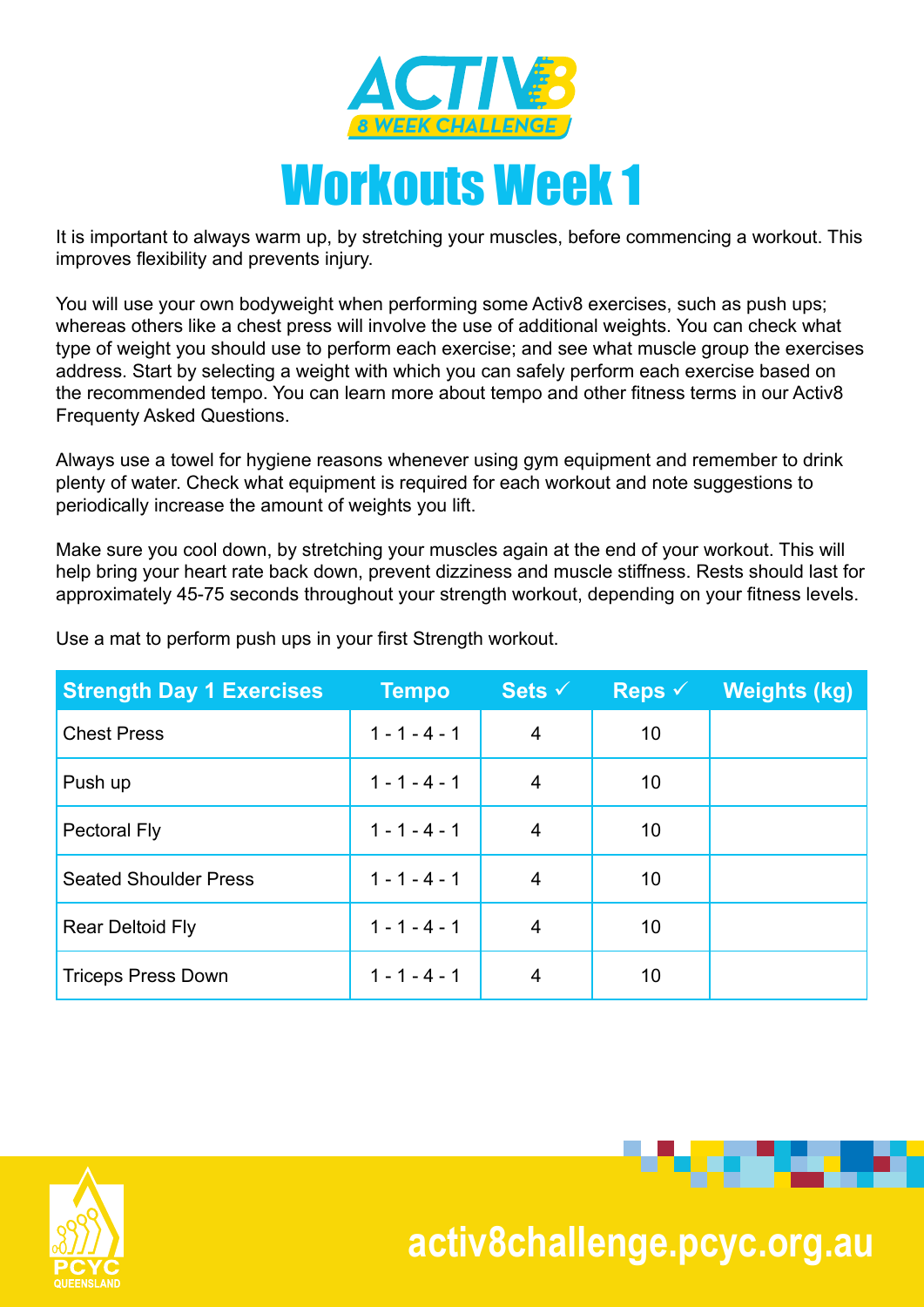

## Workouts Week 1

Ensure you use a mat when performing push ups, tricep push ups, crunches, planks, as well as left or right side planks. Grab a step to conduct left or right split squats.

| <b>HIIT Day 2 Exercises</b> | <b>Interval</b>                                                                                                                                                                                                                                                                 | <b>Seconds</b>                                                                                                                               | $\checkmark$ |
|-----------------------------|---------------------------------------------------------------------------------------------------------------------------------------------------------------------------------------------------------------------------------------------------------------------------------|----------------------------------------------------------------------------------------------------------------------------------------------|--------------|
|                             | <b>Work</b>                                                                                                                                                                                                                                                                     | 30<br>10<br>30<br>10<br>30<br>10<br>30<br>10<br>30<br>10<br>30<br>10<br>30<br>10<br>30<br>10<br>30<br>10<br>15<br>15<br>10<br>30<br>10<br>15 |              |
| Star Jumps                  | <b>Rest</b>                                                                                                                                                                                                                                                                     |                                                                                                                                              |              |
| <b>Wall Squats</b>          | <b>Work</b><br>Rest<br><b>Work</b><br>Rest<br><b>Work</b><br>Rest<br><b>Work</b><br>Rest<br><b>Work</b><br>Rest<br><b>Work</b><br>Rest<br><b>Work</b><br>Rest<br><b>Work</b><br>Rest<br><b>Work</b><br><b>Work</b><br>Rest<br><b>Work</b><br>Rest<br><b>Work</b><br><b>Work</b> |                                                                                                                                              |              |
|                             |                                                                                                                                                                                                                                                                                 | 15<br>180<br>$\overline{2}$                                                                                                                  |              |
| Push Ups                    |                                                                                                                                                                                                                                                                                 |                                                                                                                                              |              |
|                             |                                                                                                                                                                                                                                                                                 |                                                                                                                                              |              |
| Crunches                    |                                                                                                                                                                                                                                                                                 |                                                                                                                                              |              |
|                             |                                                                                                                                                                                                                                                                                 |                                                                                                                                              |              |
|                             | Rest                                                                                                                                                                                                                                                                            |                                                                                                                                              |              |
| <b>Alternating Lunges</b>   |                                                                                                                                                                                                                                                                                 |                                                                                                                                              |              |
|                             |                                                                                                                                                                                                                                                                                 |                                                                                                                                              |              |
| Squats                      |                                                                                                                                                                                                                                                                                 |                                                                                                                                              |              |
| <b>Tricep Push Ups</b>      |                                                                                                                                                                                                                                                                                 |                                                                                                                                              |              |
|                             |                                                                                                                                                                                                                                                                                 |                                                                                                                                              |              |
| Plank                       |                                                                                                                                                                                                                                                                                 |                                                                                                                                              |              |
|                             |                                                                                                                                                                                                                                                                                 |                                                                                                                                              |              |
| <b>High Knees</b>           |                                                                                                                                                                                                                                                                                 |                                                                                                                                              |              |
|                             |                                                                                                                                                                                                                                                                                 |                                                                                                                                              |              |
| Left Split Squat            |                                                                                                                                                                                                                                                                                 |                                                                                                                                              |              |
|                             |                                                                                                                                                                                                                                                                                 |                                                                                                                                              |              |
| <b>Right Split Squat</b>    |                                                                                                                                                                                                                                                                                 |                                                                                                                                              |              |
|                             |                                                                                                                                                                                                                                                                                 |                                                                                                                                              |              |
| Push Up with Rotation       |                                                                                                                                                                                                                                                                                 |                                                                                                                                              |              |
| Left Side Plank             |                                                                                                                                                                                                                                                                                 |                                                                                                                                              |              |
| <b>Right Side Plank</b>     |                                                                                                                                                                                                                                                                                 |                                                                                                                                              |              |
|                             |                                                                                                                                                                                                                                                                                 |                                                                                                                                              |              |
| <b>Rounds</b>               |                                                                                                                                                                                                                                                                                 |                                                                                                                                              |              |



 **activ8.pcyc.org.au**

*<u>Property Line</u>*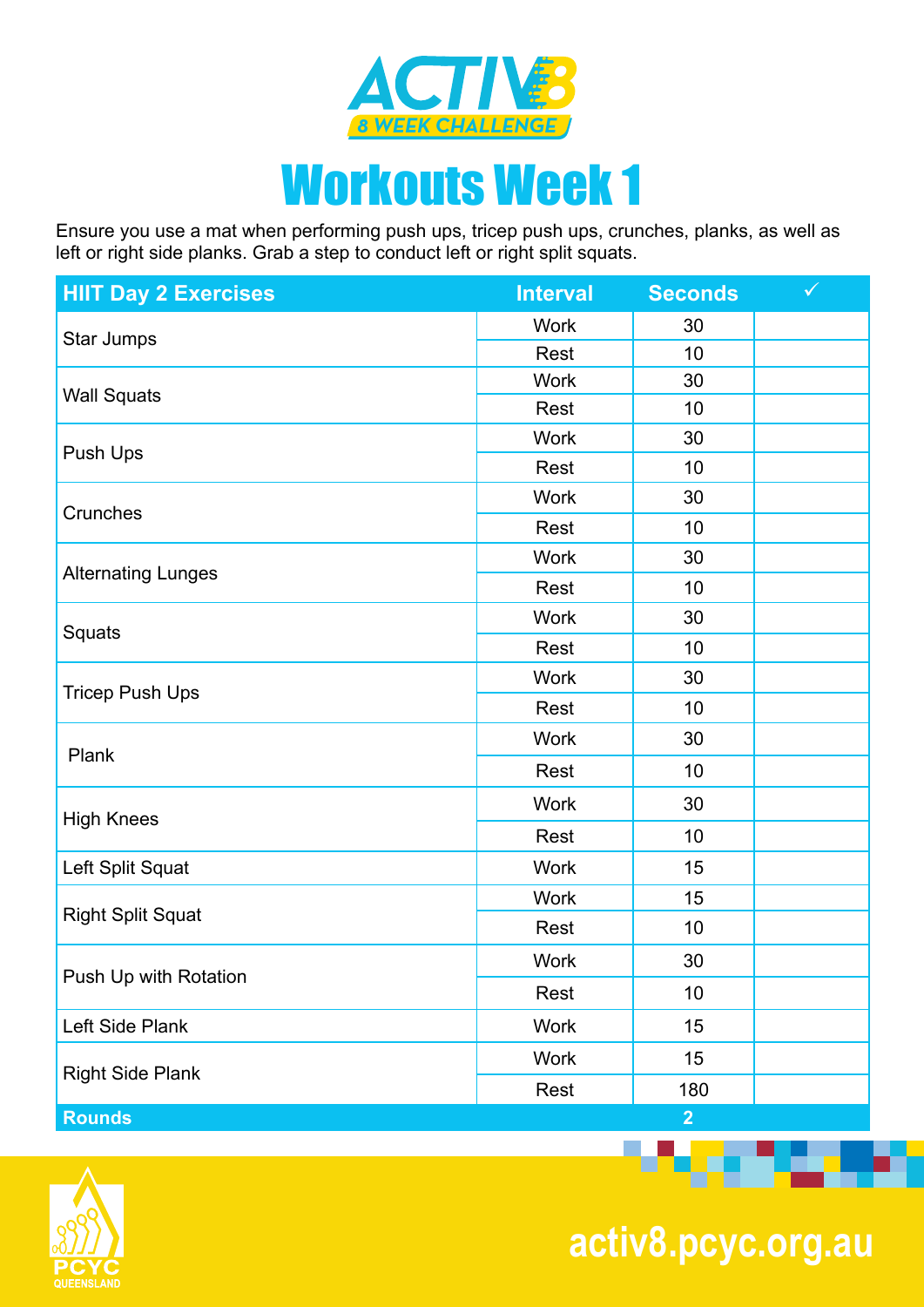

Use a mat when performing dead bugs and a plank. When performing a barbell squat, use a weight appropriate for you (start light), and ask our PCYC Queensland Staff for assistance if you have any concerns.

| <b>Strength Day 3 Exercises</b>               | <b>Tempo</b>    | Sets $\checkmark$ | Reps $\checkmark$ | <b>Weights (kg)</b> |
|-----------------------------------------------|-----------------|-------------------|-------------------|---------------------|
| Squats                                        | $4 - 1 - 1 - 1$ | $\overline{4}$    | 10                |                     |
| 45 Degree Leg Press /<br>Pin Loaded Leg Press | $4 - 1 - 1 - 1$ | 4                 | 10                |                     |
| Leg Extension                                 | $4 - 1 - 1 - 1$ | 3                 | 10                |                     |
| Leg Curl                                      | $4 - 1 - 1 - 1$ | 3                 | 10                |                     |
| Dead Bugs                                     | $4 - 1 - 1 - 1$ | $\overline{4}$    | 10                |                     |
| Plank                                         | $4 - 1 - 1 - 1$ | 4                 | 10                |                     |



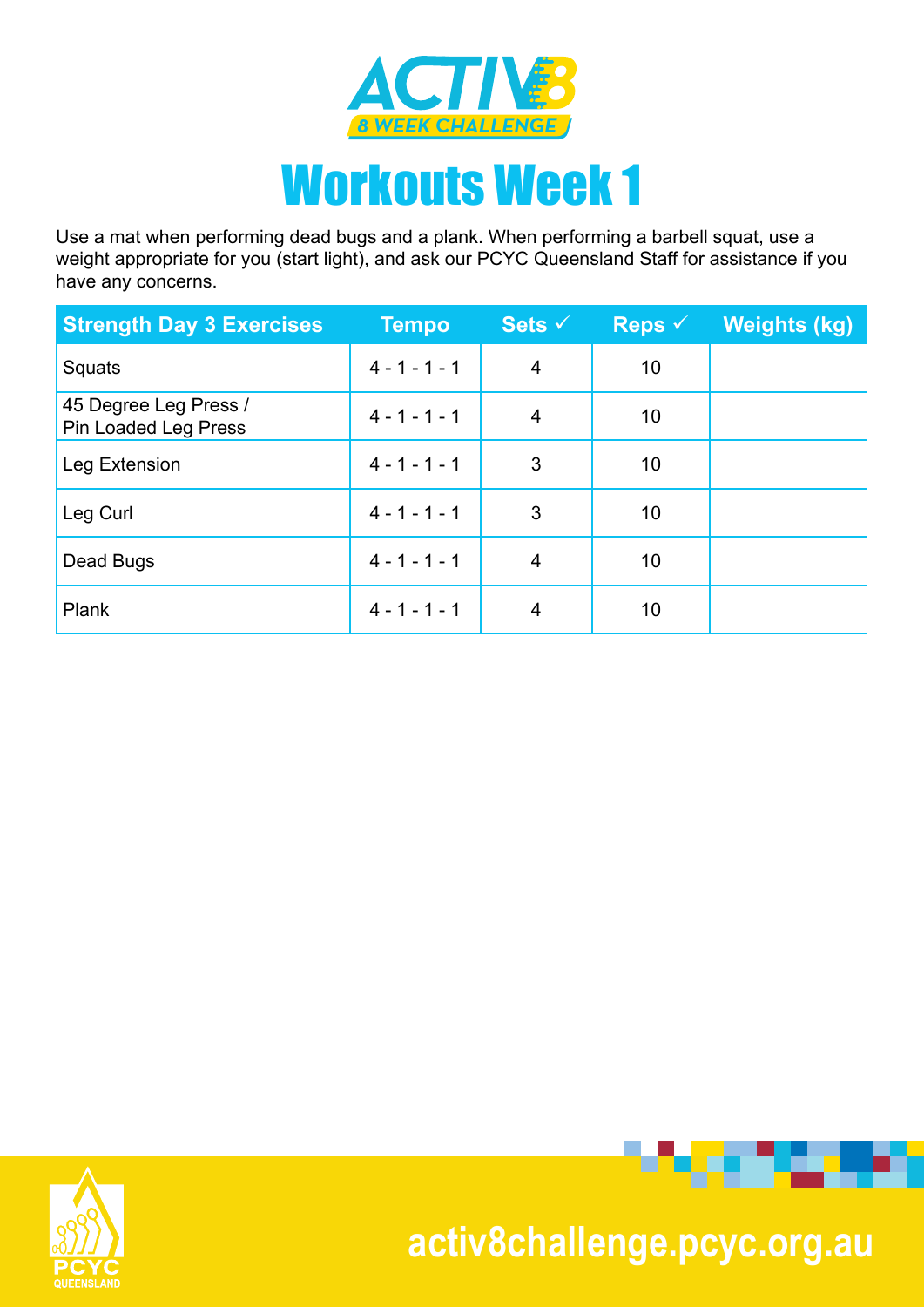

Access battle ropes to complete rope work exercises, as well as a sled to perform 10m sled pushes if this equipment is available in your gym. If your gym does not possess this equipment, substitute these exercises for alternative HIIT exercises, such as man makers.

| <b>HIIT Day 4 Exercises</b>                                                                                             | <b>Interval</b>                                                                                                                             | <b>Seconds</b>                                                                                                                                                                                                   | $\checkmark$ |
|-------------------------------------------------------------------------------------------------------------------------|---------------------------------------------------------------------------------------------------------------------------------------------|------------------------------------------------------------------------------------------------------------------------------------------------------------------------------------------------------------------|--------------|
| 10m Shuttle Runs<br>Rope Work                                                                                           | <b>Work</b>                                                                                                                                 | 45                                                                                                                                                                                                               |              |
|                                                                                                                         | Rest                                                                                                                                        | 15<br>45<br>Rest<br>15<br>45<br>15<br>Rest<br>45<br>15<br>Rest<br>45<br>15<br>Rest<br>45<br>15<br>Rest<br>45<br>Rest<br>15<br>45<br>Rest<br>15<br>45<br>Rest<br>15<br>45<br>Rest<br>15<br>45<br>15<br>Rest<br>45 |              |
|                                                                                                                         | <b>Work</b>                                                                                                                                 |                                                                                                                                                                                                                  |              |
|                                                                                                                         |                                                                                                                                             | 180<br>$\overline{\mathbf{3}}$                                                                                                                                                                                   |              |
|                                                                                                                         | <b>Work</b>                                                                                                                                 |                                                                                                                                                                                                                  |              |
|                                                                                                                         | <b>Work</b><br><b>Work</b><br><b>Work</b><br><b>Work</b><br><b>Work</b><br><b>Work</b><br><b>Work</b><br><b>Work</b><br><b>Work</b><br>Rest |                                                                                                                                                                                                                  |              |
|                                                                                                                         |                                                                                                                                             |                                                                                                                                                                                                                  |              |
|                                                                                                                         |                                                                                                                                             |                                                                                                                                                                                                                  |              |
| 10m Bear Crawls<br>Rope Work<br>10m Walking Lunges<br>Rope Work<br>10m Sled Pushes<br>Rope Work<br>10m Spiderman Crawls |                                                                                                                                             |                                                                                                                                                                                                                  |              |
|                                                                                                                         |                                                                                                                                             |                                                                                                                                                                                                                  |              |
|                                                                                                                         |                                                                                                                                             |                                                                                                                                                                                                                  |              |
|                                                                                                                         |                                                                                                                                             |                                                                                                                                                                                                                  |              |
|                                                                                                                         |                                                                                                                                             |                                                                                                                                                                                                                  |              |
|                                                                                                                         |                                                                                                                                             |                                                                                                                                                                                                                  |              |
|                                                                                                                         |                                                                                                                                             |                                                                                                                                                                                                                  |              |
|                                                                                                                         |                                                                                                                                             |                                                                                                                                                                                                                  |              |
|                                                                                                                         |                                                                                                                                             |                                                                                                                                                                                                                  |              |
|                                                                                                                         |                                                                                                                                             |                                                                                                                                                                                                                  |              |
|                                                                                                                         |                                                                                                                                             |                                                                                                                                                                                                                  |              |
| Rope Work                                                                                                               |                                                                                                                                             |                                                                                                                                                                                                                  |              |
|                                                                                                                         |                                                                                                                                             |                                                                                                                                                                                                                  |              |
| 10m Gorilla Crawls                                                                                                      |                                                                                                                                             |                                                                                                                                                                                                                  |              |
|                                                                                                                         |                                                                                                                                             |                                                                                                                                                                                                                  |              |
| Rope Work                                                                                                               |                                                                                                                                             |                                                                                                                                                                                                                  |              |
| <b>Rounds</b>                                                                                                           |                                                                                                                                             |                                                                                                                                                                                                                  |              |



 **activ8challenge.pcyc.org.au**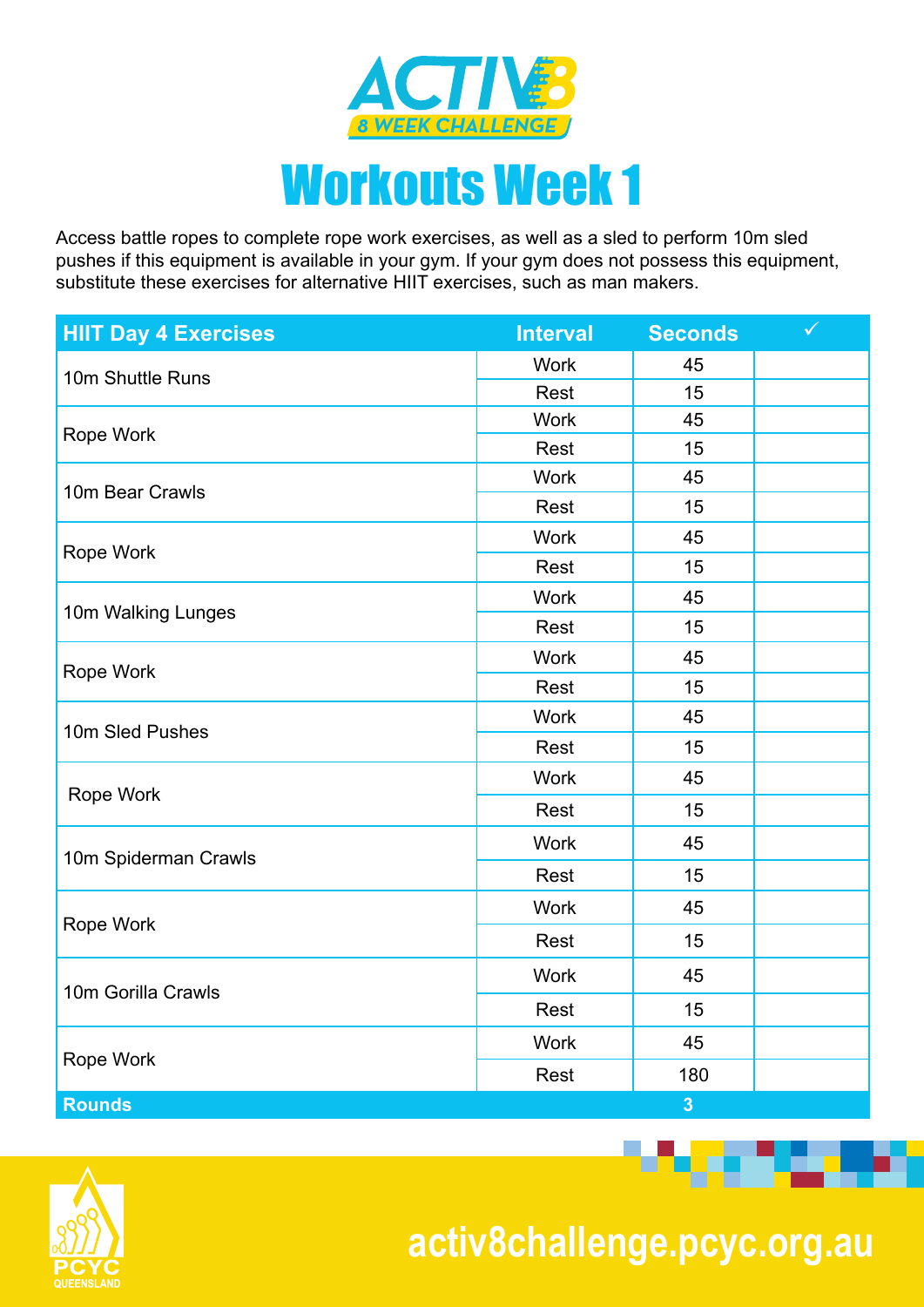

Use dumbbells when performing rear deltoid flys and bent over row, then a barbell to conduct preacher curls.

| <b>Strength Day 5 Exercises</b> | <b>Tempo</b>    | Sets $\checkmark$ | Reps $\checkmark$ | Weights (kg) |
|---------------------------------|-----------------|-------------------|-------------------|--------------|
| Rear Deltoid Fly with Dumbbell  | $4 - 1 - 1 - 1$ | 4                 | 10                |              |
| Lateral Pulldown                | $4 - 1 - 1 - 1$ | 4                 | 10                |              |
| <b>Seated Row</b>               | $4 - 1 - 1 - 1$ | 4                 | 10                |              |
| Bent Over Row with Dumbbell     | $4 - 1 - 1 - 1$ | 4                 | 10                |              |
| <b>Preacher Curl</b>            | $4 - 1 - 1 - 1$ |                   | 10                |              |





## **activ8challenge.pcyc.org.au**